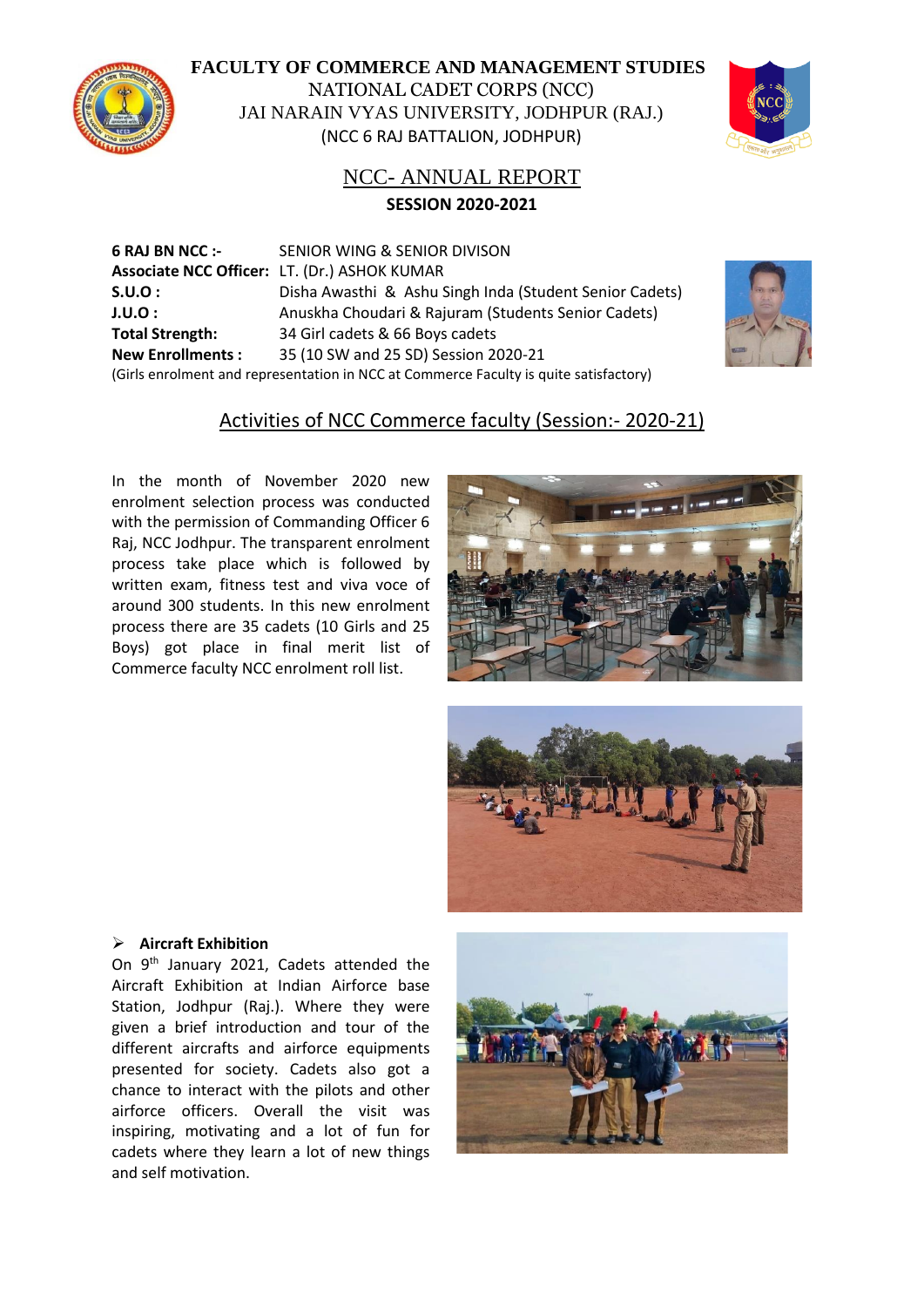## ➢ **Republic day Parade 2021**

On 26<sup>th</sup> January 2021, our faculty cadets have successfully participated in Republic day parade at Umaid Stadium, Jodhpur conducted by District authorities under the supervision of Rajasthan Police. NCC Platoon was successfully lead by our faculty Under Officer (Senior cadet) Anushka Choudhari.

### ➢ **Rank Ceremony for Cadets**

On 1<sup>st</sup> March 2021, The Rank Ceremony was organised at faculty of Commerce where all the deserving cadets got NCC Ranks for their good conduct, behaviour and many more best qualities.





• In the picture, from left – right (UO Raju Ram, SUO Disha Awasti , Cpl Vandana Inda, Sgt Pooja Jangid, Sgt Pradeep Vaishnav )



#### ➢ **Cleaniness March**

NCC Cadets have conducted a Cleaniness March on 12<sup>th</sup> March to create awareness among people regarding importance of cleaniness under which they have performed various activities such as poster making, slogan writing and cleaning their surrounding.



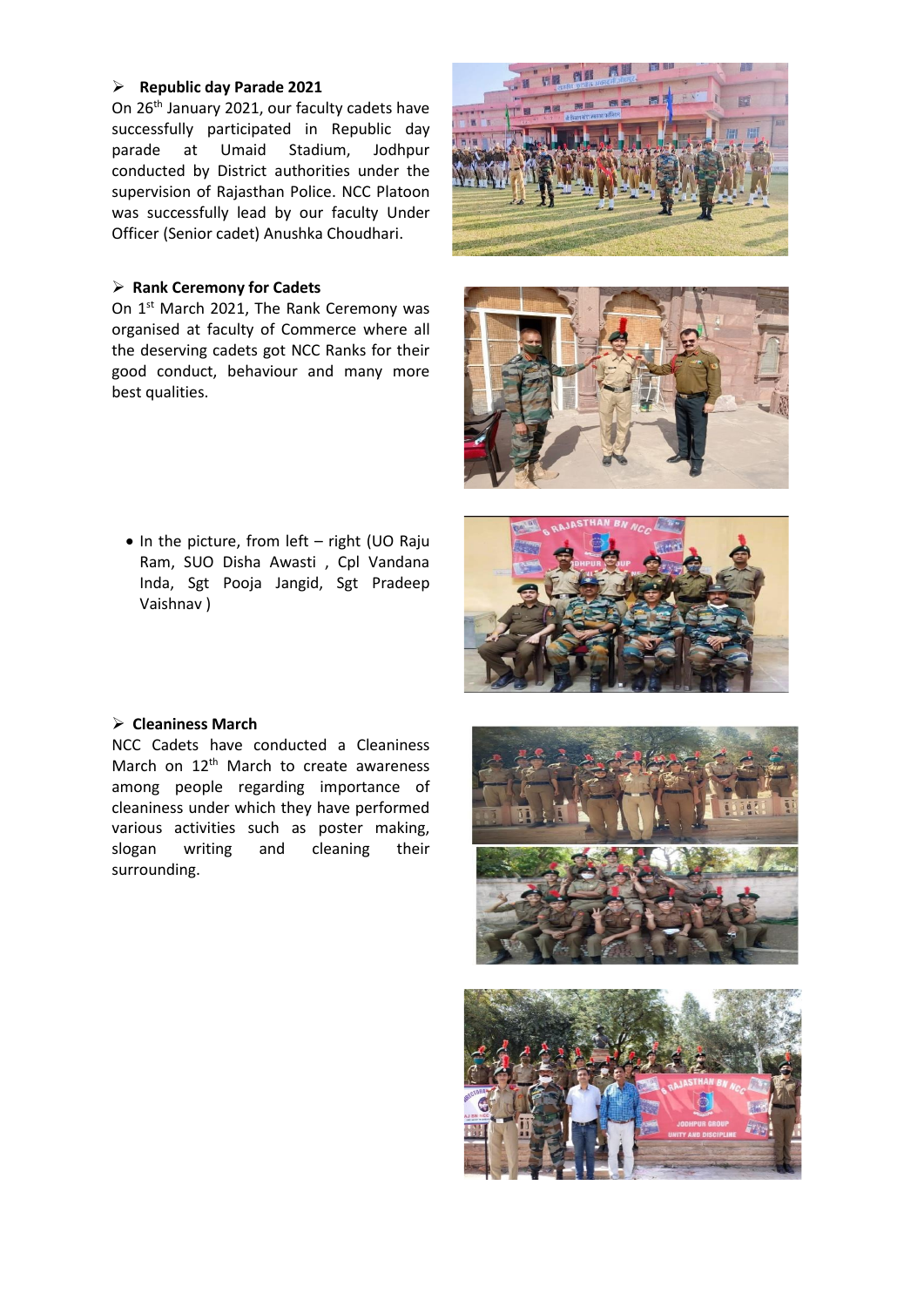## ➢ **International Yoga Day Celebration**

International Yoga Day was celebrated on 21st June 2021 under which Cadets have atteded a ten day virtual yoga camp. On successful completion of this online camp all cadets recived a participation certification from Ayush Ministry, Government of India.

• Faculty Cadets individualy participated in International Yoga Day on 21<sup>st</sup> June 2021 from their home. All cadets and their family members celebrated this day with full of enthusiasm.



The 17th Dikshanta samaroh which was held on 26<sup>th</sup> March 2021 at MBM Engineering Collage, JNVU. Our faculty Cadets have given Guard of Honour and did Piloting for the Governer of Rajasthan Kalraj Mishra who was the Chief Guest for the event in Virtual Mode due to Covid Situations.

## ➢ **Environmental Awareness Programme**

Our 22 NCC cadets participated in the environmental awareness programme organised by NSS units of the University. In addition to that all the members of commerce faculty have planted various plants not only in the faculty campus but also at their house garden and nearby surrounding.









## ➢ **NCC Camps**

- CATC- Combined Annual Training Camp was conducted at Jashwant hall, Faculty of Commerce, JNV University abiding all Covid-19 precautions.
- RDC pre- Conducted in Offline mode and many cadets have participated.
- EBSB- Conducted in Online mode due to Covid-19 situation but still cadets have participated in huge number.

## ➢ **Blood donation camp**

On 20 Nov. 2020, Blood donation camp is organised on the occasion of 72<sup>nd</sup> foundation day and 12 cadets donated their blood.